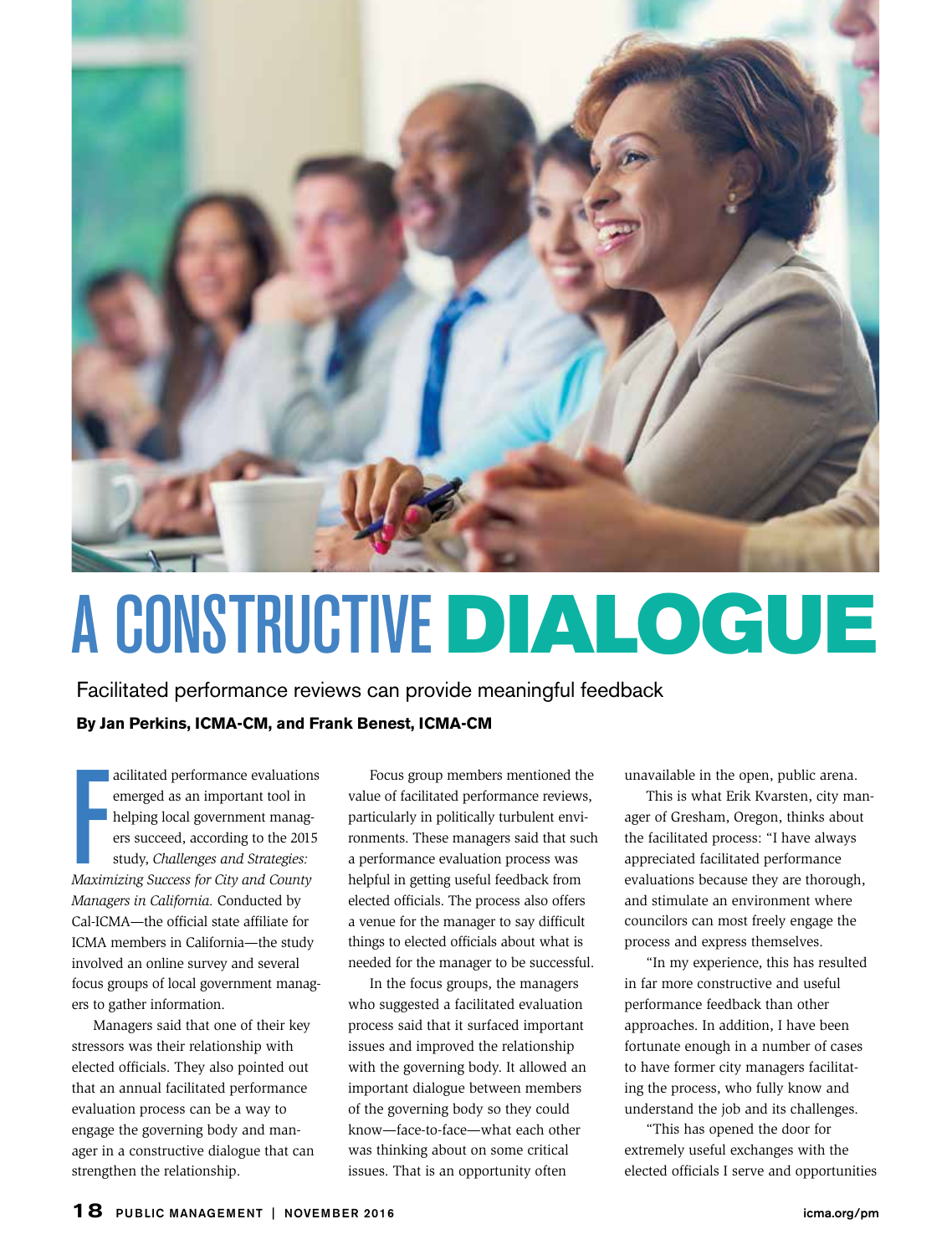to receive timely and candid advice from the facilitator, in addition to the formal performance review."

## An Overview

When it comes to performance evaluations, the most typical options are:

- The mayor, governing body president, or chair of the personnel committee collects performance comments from governing body members and leads the performance discussion.
- The manager facilitates and manages the process, including sending out the evaluation format and facilitating the conversation. While this is not a best practice, managers sometimes find themselves needing to do this because the governing body will not.
- The city attorney or county counsel manages the performance review.
- A review does not happen because the elected officials either do not want to do it, see no need for an evaluation, or claim they do not have the time for a review process.

Yet another option is for a third-party facilitator to conduct the evaluation process. The manager or governing body hires an experienced adviser to conduct the review in a timely manner and reach consensus on the evaluation.

A good facilitator will be able to conduct interviews with officials, facilitate governing body discussions, and keep the conversation balanced and moving toward consensus. A background in local government, particularly as a manager, is a bonus.

A facilitated performance evaluation may be especially useful if:

- Past feedback has not been helpful or specific.
- There are strong differences on the governing body and the elected officials cannot constructively have a conversation about such an important matter without help.
- It's difficult for the governing body to forge a consensus about the manager's performance.
- The governing body resists doing an evaluation.
- Past evaluations were not completed in a timely manner.

#### Understanding the Process

A 1999 *PM* article by George Caravalho, then city manager, and Jo Anne Darcy, then mayor of Santa Clarita, California, outlined the process they used and the benefits of a facilitated performance evaluation, many of which still hold true today.

In their case, the facilitator met with the manager and councilmembers individually, eliciting ideas and feedback on issues facing the local government, relationships, and the manager's strengths and areas for improvement.

The facilitator then met with the city council in an executive session for discussion as a group, after which the manager joined the meeting to hear feedback presented from the group perspective and offered thoughts on it.

The facilitator guided the group toward a list of action statements, an overall summary evaluation and a report from the facilitator, along with any proposed compensation increase. A follow-up report was scheduled for

The manager needs to be extremely clear about what he or she is hoping to gain from that input and to whom it will be presented. Input can be gained through a confidential survey conducted by a third party or through individual interviews.

With either approach, the responses are consolidated into a report and reviewed with the manager. The facilitator and manager can decide early in the process whether the responses will also be reviewed with the governing body as part of the closed-session discussion.

Every situation, of course, is different, and the process must be tailored to the unique circumstances of the local government. If evaluations are public record, participants may wish to present findings verbally rather than in a written report.

Some states require disclosure of personnel evaluations, including those of the manager. In closed sessions, it may be necessary beforehand to set ground rules regarding confidentiality and the use of social media.

Even though, for instance, the rules for executive sessions are that the discussions will be confidential, some elected officials have been known to tweet during the session, as remarkable as that

## SOME MANAGERS SAID THAT SUCH A PERFORMANCE EVALUATION PROCESS, OFTEN IN **POLITICALLY TURBULENT** ENVIRONMENTS, WAS HELPFUL IN GETTING USEFUL FEEDBACK FROM ELECTED OFFICIALS.

six months later to update the council on the goals and action items agreed to during the review.

In many cases, the manager is included in the entire executive session in order to fully understand the differing and similar points of view and to be part of the entire discussion.

Some managers are interested in more input than only from the governing body, so they pursue what is sometimes referred to as a 360 review, in which direct reports or even other people can be asked for their input about the manager.

may seem. A skilled facilitator will work with participants to devise a process that works for everyone.

#### The Ratings Issue

The questions used in the evaluation are critically important. The questions should relate to the chief executive's job and not be the same questions used for the organization's other managers, including department heads or mid-level managers.

The job of executive is quite different from the job of an organization's other managers because it involves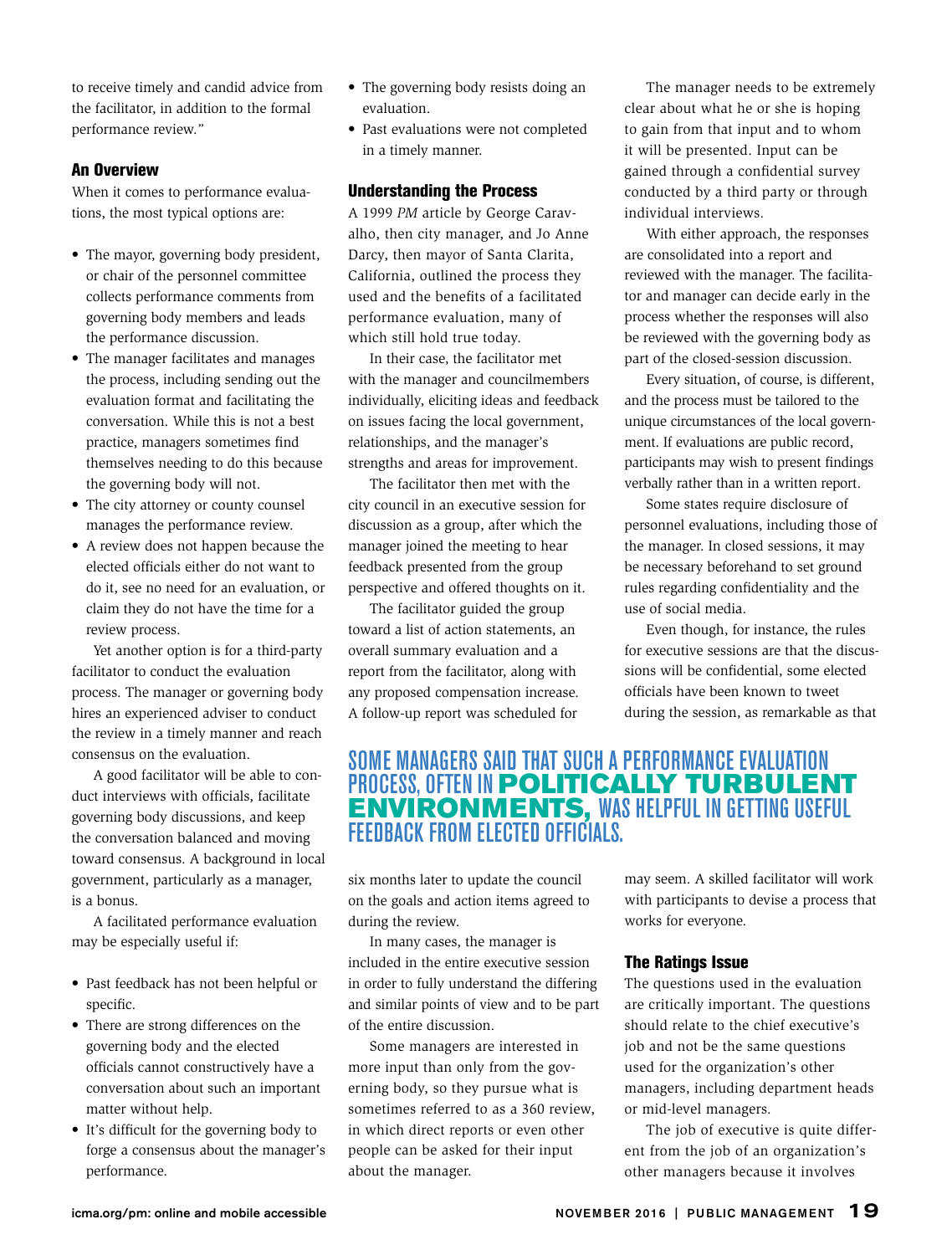## VIRTUAL ANNUAL **CONFERENCE**

## 102nd Annual Conference Archives Available for Purchase

A must have for your research, teaching and training.

Purchase access to the complete archive of 18 selections for online viewing through September 30, 2017.

Most recordings also include handouts or slides from the speaker.

If you weren't able to join us in Kansas City, you still can get top conference content accessible right from your desktop!

## To view a list of sessions visit: **icma.org/virtualschedule**



relationships with the governing body; particular types of interactions with the community; overall management and organizational leadership; budget and finance; and specific goals for the individual.

Some governing bodies like the idea of ranking the manager's performance with numerical scores, while others find that numbers become the focus and detract from specific feedback and suggestions. The manager has to first determine what the value of ratings would be in deciding whether or not to attach them to questions.

Governing body members can be "hard" or "soft" graders. Ratings can end up being the focus of the conversation. The true focus should be on the specific feedback.

The greatest value to the manager and to the governing body is the conversation during the executive session. Keeping the focus on the governing body members' responses to the questions and forging consensus from the conversation is a way for everyone to come out of the session with a clear understanding of expectations for the manager. Numerical ratings can distract from this focus.

If there is a reason that an overall rating is necessary, asking for an overall rating, after all of the questions are asked, would be a way to gauge a governing body's view of the manager, particularly in consideration of compensation.

## Tangible Benefits

A facilitated process can provide benefits for both the manager and the governing body. The facilitated process can offer opportunities to head off problems before they grow; recognize and celebrate successes; provide dedicated time to reflect on the working relationship and consider feedback that may not arise in day-to-day dealings; design an action plan with specific ideas; and communicate openly and honestly without becoming personal or defensive.

Specific benefits for the manager include:

• A timely and well-managed process.

- Specific, useful feedback.
- Consensus view of the manager's performance and clarity about the majority's desires regarding future performance and priorities.
- An opportunity to discuss compensation or contract changes in a constructive manner.

For the governing body, a facilitated process can be valuable because:

- The process consumes less time and effort.
- All governing body members have their say; one or two members do not dominate the conversation.
- The dialogue is less politicized and more focused on objective criteria.
- The governing body achieves a consensus about a few priorities moving forward and the desired role of the manager in achieving those priorities.

Dan Keen, city manager, Vallejo, California, says this about the benefits he perceives from facilitated performance evaluations: "Earlier in my career, I didn't use a facilitator, instead relying on mayors and councilmembers to provide me with their feedback using checklist forms.

"Some of those evaluations were simply awful experiences. Councilmembers wouldn't give honest feedback in front of one another, petty issues received more discussion than core performance objectives, and discussions sometimes became difficult and emotional between the councilmembers.

"Since using a facilitator, I've found that I get much more valuable feedback, from every councilmember, and the discussions are appropriately focused on my performance and my team's performance, rather than the minor issues.

"Plus, these sessions often turn into mini team-building sessions with the council and manager, with typically positive outcomes."

## Obstacles Exist

While a statistical survey has not been